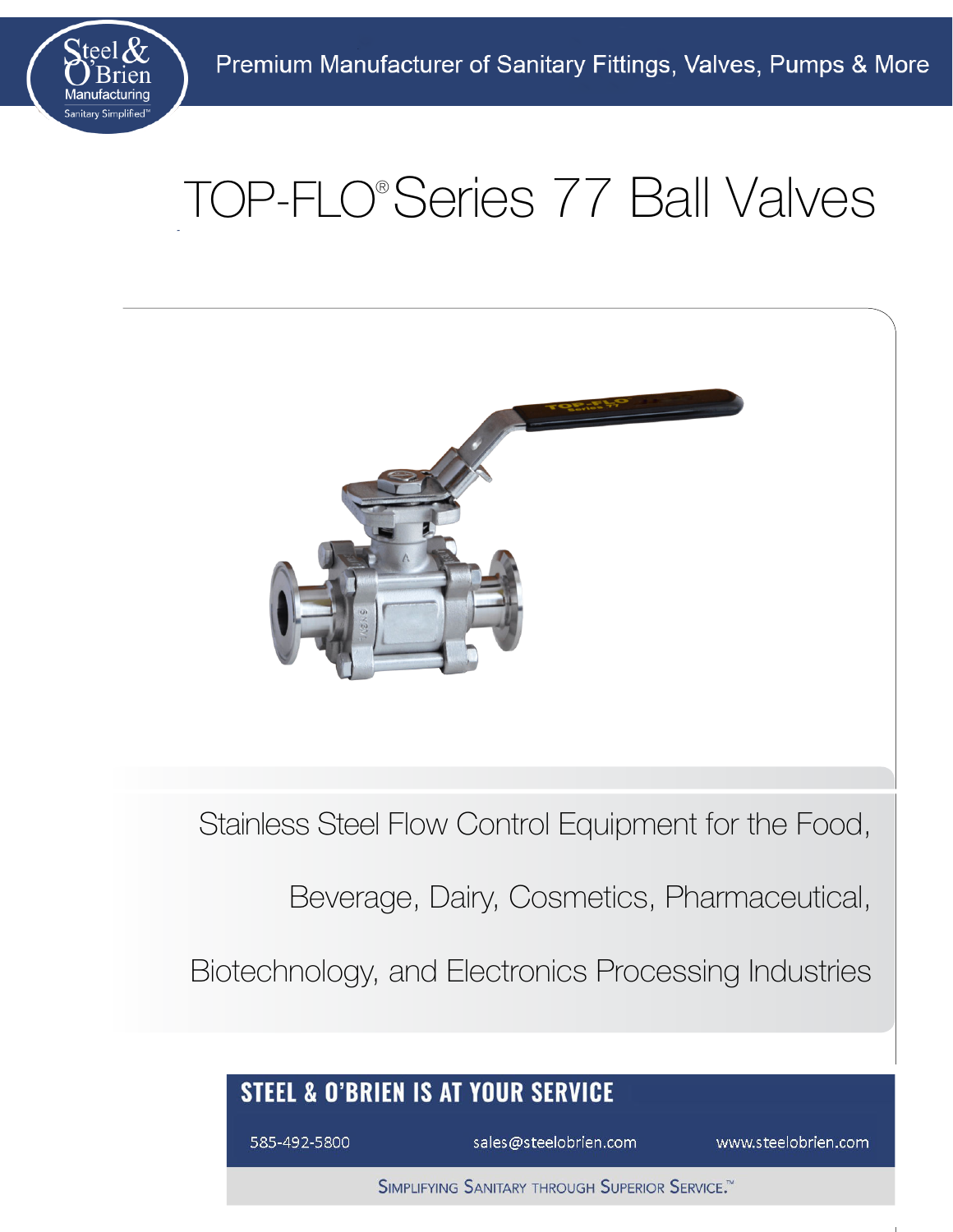# TOP-FLO® High Purity Ball Valves

Open bolt design to facilitate full external cleanability and are ideal for washdowns Pyramidal design bottom entry 316L precision machined stem with live loaded high cycle stem packing, automatically adjusts with pressure and temperature fluctuations Solid 316L stainless steel ball is machined to tube ID which maintains full flow rate, reduces pressure drops and is fully drainable ISO 5211 integral mounting pad allows for direct actuator mounting. Patented viewing windows for stem seal Vinyl covered 304L stainless steel handle MPTFE seats feature hygienic design eliminating entrapment areas, smoother surface reduces torque, particle generation, and are FDA compliant. (MPTFE cavity filler available) Variety of end connections available including clamp end, extended butt weld and flush bottom tank pad Fully encapsulated body seals allows in line welding without disassembly, maintains sealing integrity from high vacuum to high pressure and temperature applications Valve center section allows easy access to internal valve components for maintenance. Functions as both valve and union Integral Bosses allow for purge ports to be added for CIP or SIP applications Interior finish of 15Ra is standard. Electropolishing and lower Ra available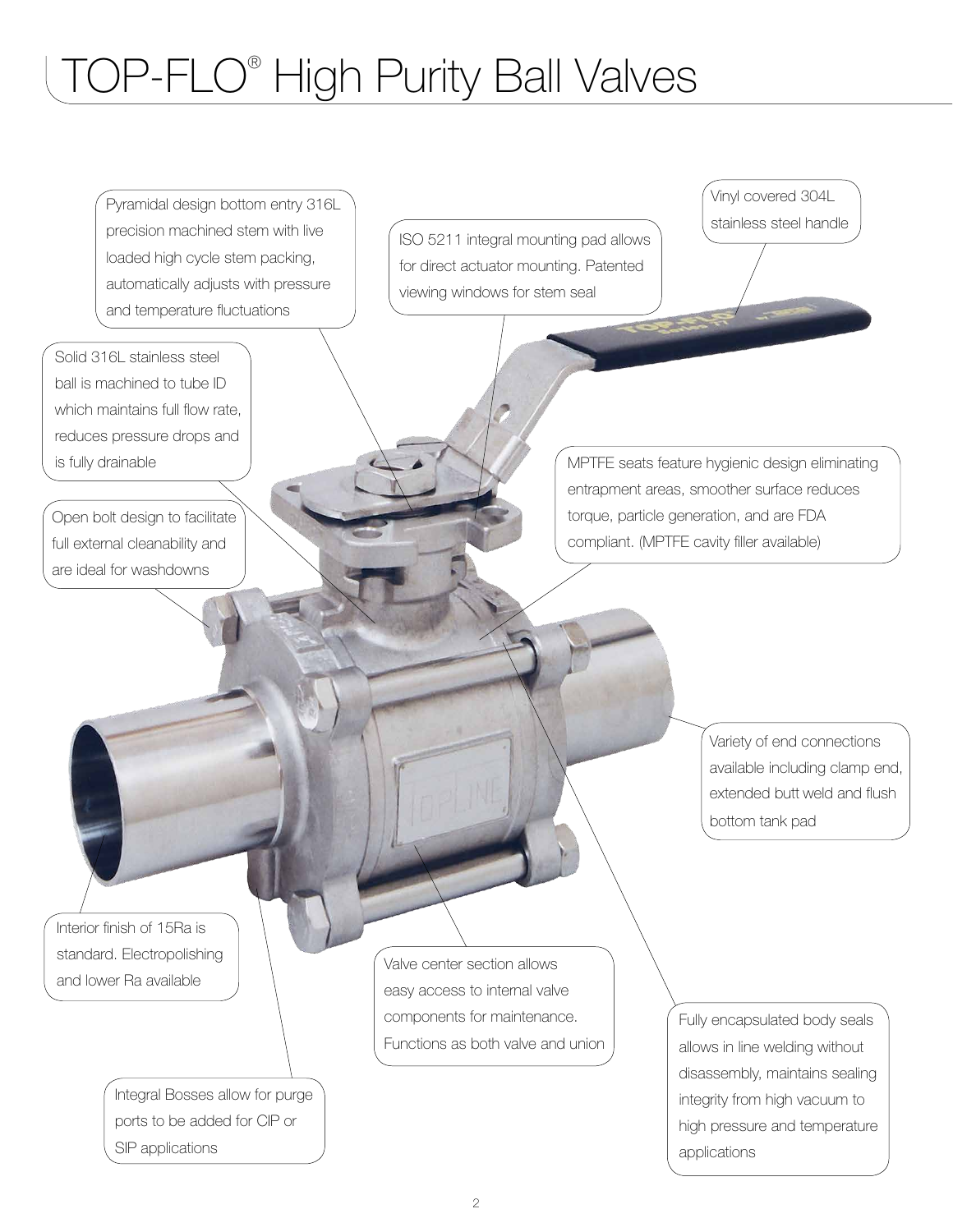# 3-Piece Design

Series 77 3-pc ball valves feature a high quality CF3M investment casting of center body and end caps with 316L ball and stem and are excellent choice for use in clean steam systems. Valve end connections are hygienic clamp or extended butt weld type for orbital welding. Standard seals are non-cavity filled modified PTFE (MPTFE) that are FDA conforming and USP Class VI certified. Internal surface finishes available are BPE codes SF1, SF4, and SF5. All stainless valve components are fully traceable with MTR's for center body, end caps, ball, and stem. Available in sizes 1/2" - 4" - all valves feature direct mount ISO5211 mounting pad for easy automation and stem extension installation.

| Value         | Value |  |  |  |
|---------------|-------|--|--|--|
| Size          | Cν    |  |  |  |
| 1/2           | 10    |  |  |  |
| 3/4           | 30    |  |  |  |
|               | 65    |  |  |  |
| $1 - 1/2$     | 200   |  |  |  |
| $\mathcal{P}$ | 410   |  |  |  |
| $2 - 1/2$     | 600   |  |  |  |
| 3             | 1050  |  |  |  |
|               | 1900  |  |  |  |

#### **Options**

- request. QI-Line, others available upon Flush bottom tank pad, TI-Line,
- and electropolishing available · Improved I.D. polish to 10Ra
- · Cavity filled seats in MPTFE
- in MPTFE, 50/50 SS/TFE, PEEK · Non-cavity filled seats available
- available · Pneumatic or electric actuation

Westlock & Stonel products

## Direct Mount! · Easy to Automate!

See automated data sheets for pre-sized assemblies



Electric

- · Sizes 1/2" 4"
- · Cavity filled and non-cavity filled
- · ISO 5211 mounting pad
- · 800/1000 PSI
- · 316L body ball and stem full port
- · Sanitary clamp ends or extended
	- tube OD ends

#### Standard Features

- · Main valve components are made from 316L stainless steel
	- cast stainless steel · Body and ends are 316L CF3M ASTM A351 investment
	- steel · Ball is machined from 316L CF3M ASTM A351 cast stainless
	- · Stem is machined from ASTM A493 316L bar stock
- · Full traceability on all wetted parts (MTR's)
- SF-2.4-1. specifications of part SF and tables SF-2.2-1, SF-2.2-2 and · Standard internal polish is 15Ra and is polished to meet BPE
- · Standard seats MPTFE (FDA, USP Class VI)
- · Stem packing MPTFE
- · Full port to I.D. of tubing for reduced pressured drop
- cycle stem adjusts to temperature and pressure fluctuation · Bottom entry 316L pyramidal live loaded blow out proof high
- actuation · Locked stem nut to prevent loosening after continuous valve
- ball, and stem and valve body) · Dual anti-static devices on stem (contact between stem and
- · ISO 5211 direct mounting pad
- · Direct mount actuation 1/2" 4"
- · Handle locking device when manually actuated
- · 3-piece body construction for ease of repair
- · Open bolt design to facilitate full external cleanability
- · Clamp end requirements per BPE 2012 table DT-7-1 · Ends - clamp, extended butt weld, or clamp by extended
	- tables DT-3.1, DT-3.2, DT-4.1, and DT-4.1.1. sulfur only per BPE 2012 part MM section 5.1.1 and · Extended butt-weld ends, 316L CF3M ASTM A351 controlled

### Excellent for:

- · Pharmaceutical
- · Food and Beverage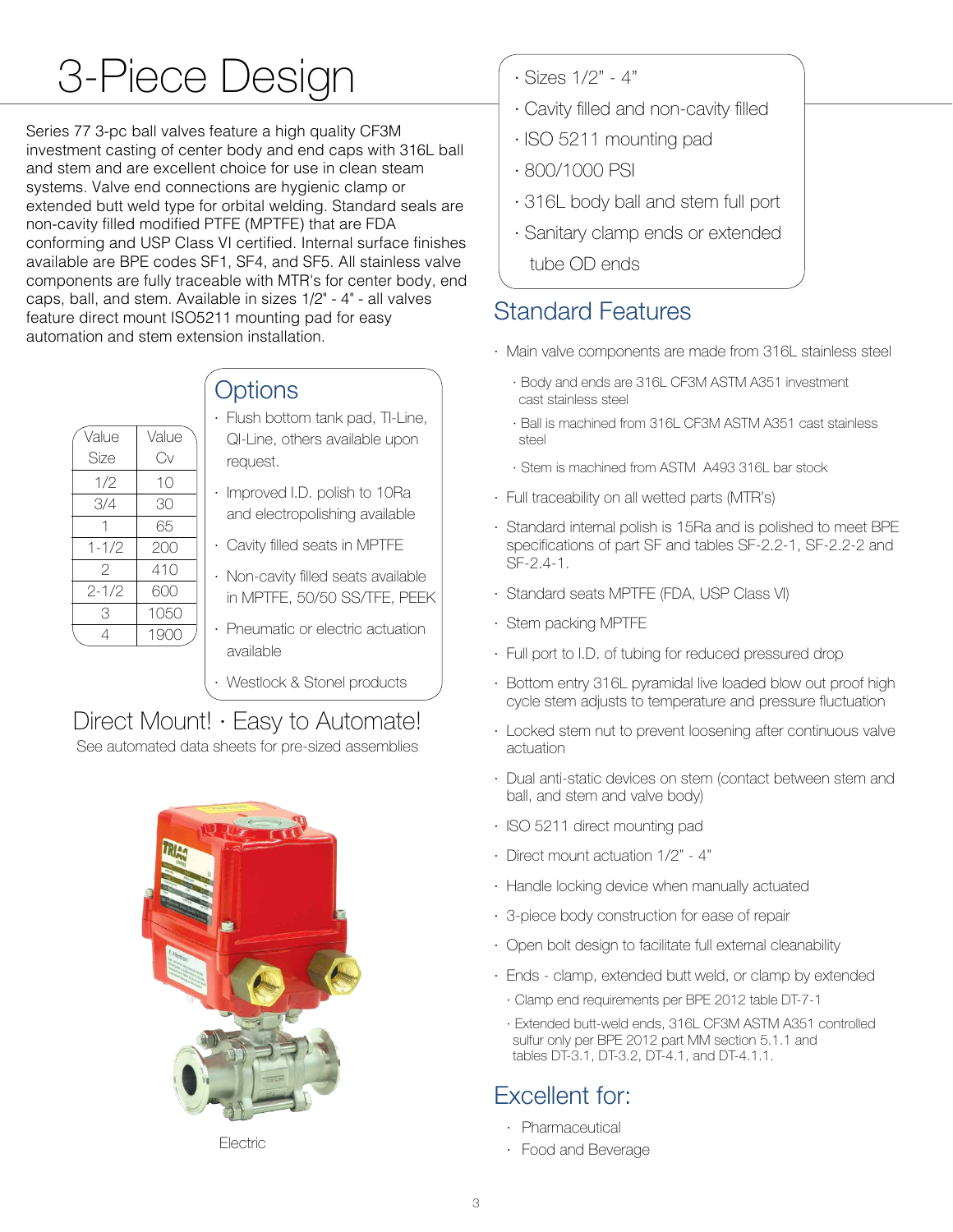# TOP-FLO® Series 77

- · With or without cavity filler
- · Internal Polish
- · Standard 15Ra











| Dimension (IN) |  |
|----------------|--|
|----------------|--|

| Size      | $\overline{A}$ | B    | C dia | D <sub>1</sub> dia | D <sub>2</sub> dia | E dia | F    | G dia. | I dia. | н    |      | 41    | M    | N.   | <b>ISO 5211</b> |
|-----------|----------------|------|-------|--------------------|--------------------|-------|------|--------|--------|------|------|-------|------|------|-----------------|
| 1/2       | .66            | J.34 | 0.37  | 1.42               | .65                | J.99  | 0.35 | N/A    | 0.50   | 3.03 | 3.51 | 5.50  | 0.24 | 0.28 | F03/F04/F05     |
| 3/4       | .89            | 0.33 | 0.62  | 1.42               | .65                | J.99  | 0.35 | N/A    | 0.75   | 3.27 | 4.0C | 5.75  | 0.24 | 0.28 | 03/F04/F05      |
|           | 2.23           | J.45 | 0.87  | 1.64               | .97                | .98   | 0.43 | 1.71   | .00    | 3.74 | 4.51 | 6.25  | 0.24 | 0.28 | F04/F05         |
| $1 - 1/2$ | 3.05           | 0.55 | 1.37  | 1.97               | 2.76               | .99   | 0.55 |        | .5C    | 5.00 | 5.52 | '.50  | 0.28 | 0.35 | F05/F07         |
| ◠         | 3.35           | J.55 | .87   | 1.97               | 2.76               | 2.52  | J.55 | 2.20   | 2.00   | 5.28 | 6.26 | 8.50  | J.28 | 0.35 | F05/F07         |
| $2 - 1/2$ | 4.28           | 0.66 | 2.37  | 2.76               | 4.02               | 3.05  | 0.67 | 2.78   | 2.50   | 6.54 | 6.85 | 9.75  | 0.39 | 0.47 | F07/F10         |
| 3         | 4.63           | 0.70 | 2.87  | 2.76               | 4.02               | 3.58  | J.67 | 3.28   | 3.00   | 6.93 | .61  | 0.50  | J.39 | 0.47 | F07/F10         |
| 4         | 5.22           | 0.66 | 3.83  | 2.76               | 4.02               | 4.68  | 748  | 4.34   | 4.00   | 7.48 | 8.90 | 12.50 | 0.39 | 0.47 | F07/F10         |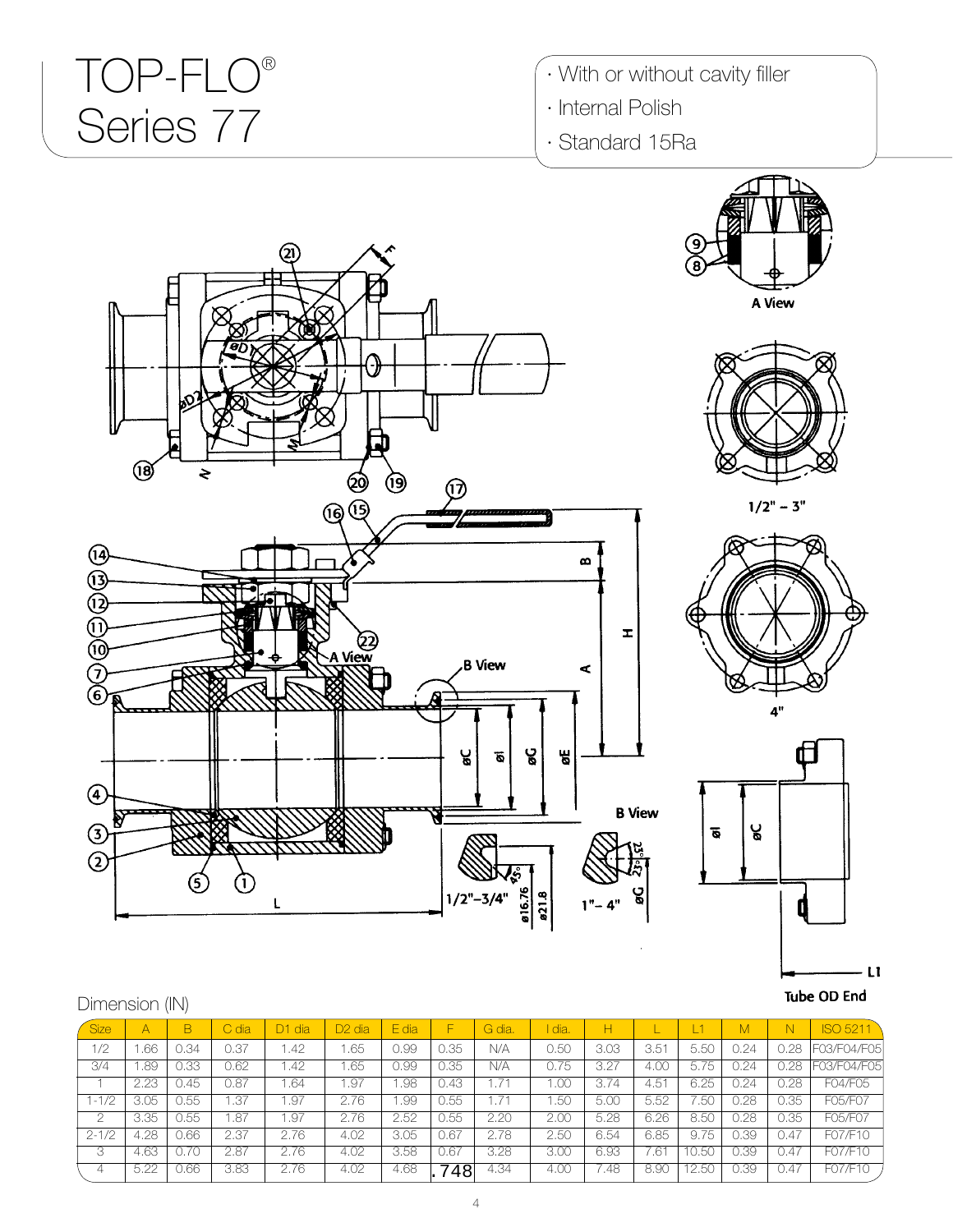

NOTE: Use of sanitary clamp ends will affect pressure ratings.

| <b>Valve Operating Torques</b> |                      |                  |  |  |  |  |  |  |  |  |
|--------------------------------|----------------------|------------------|--|--|--|--|--|--|--|--|
|                                | Non-Cavity<br>Filled | Cavity<br>Filled |  |  |  |  |  |  |  |  |
| 1/2                            | 80                   | 95               |  |  |  |  |  |  |  |  |
| 3/4                            | 89                   | 100              |  |  |  |  |  |  |  |  |
| 1                              | 127                  | 160              |  |  |  |  |  |  |  |  |
| $1 - 1/2$                      | 210                  | 410              |  |  |  |  |  |  |  |  |
| $\mathcal{P}$                  | 354                  | 490              |  |  |  |  |  |  |  |  |
| $2 - 1/2$                      | 580                  | 1010             |  |  |  |  |  |  |  |  |
| 3                              | 755                  | 1075             |  |  |  |  |  |  |  |  |
|                                | 1317                 | 1400             |  |  |  |  |  |  |  |  |

NOTE: PTFE Seats. Consult factory when using other seat material.

| No. | <b>Part Name</b>         | Qty.           | <b>Material</b> | No. | Part Name          | Qty.          | <b>Material</b> |
|-----|--------------------------|----------------|-----------------|-----|--------------------|---------------|-----------------|
| 1   | Body                     | 1              | CF3M            | 12  | Stop Washer        | 1             | <b>SS304</b>    |
| 2   | End Cap                  | 2              | CF3M            | 13  | Stem Nut           | $\mathcal{P}$ | <b>SS304</b>    |
| 3   | Ball                     | 1              | <b>SS316L</b>   | 14  | Stem Washer        | 1             | <b>SS304</b>    |
| 4   | Seat                     | $\overline{2}$ | <b>MPTFE</b>    | 15  | Handle             | $\mathbf{1}$  | <b>SS304</b>    |
| 5   | Joint Gasket             | $\overline{2}$ | <b>MPTFF</b>    | 16  | Locking Device     | 1             | <b>SS304</b>    |
| 6   | <b>Stem Seal</b>         | 1              | <b>MPTFE</b>    | 17  | Handle Sleeve      | $\mathbf{1}$  | Vinyl           |
| 7   | <b>Stem</b>              | 1              | <b>SS316L</b>   | 18  | Bolt               | #             | <b>SS304</b>    |
| 8   | Gland Packing            | $\star$        | <b>MPTFF</b>    | 19  | <b>Bolt Nut</b>    | $\S$          | <b>SS304</b>    |
| 9   | Gland Packing            | 1              | $\ddagger$      | 20  | <b>Bolt Washer</b> | Ş             | <b>SS304</b>    |
| 10  | Gland Bush               | 1              | <b>SS304</b>    | 21  | Stop Pin           | 1             | <b>SS304</b>    |
| 11  | <b>Belleville Washer</b> | $\overline{2}$ | SS301           | 22  | Pin Nut            | 1             | <b>SS304</b>    |

\* For 1/2" - 2" - 2 pcs.; For 2-1/2" - 4" - 3 pcs.

# For 1/2" to 3" - 4 pcs.; For 4" - 6 pcs.

§ For 1-1/2" - 2" - 4 pcs.; For 2-1/2" - 4" - 12 pcs.

‡ 25% glass fiber filled and PTFE

1/2" - 2" single ended external thread

2-1/2" - 4" double extended external thread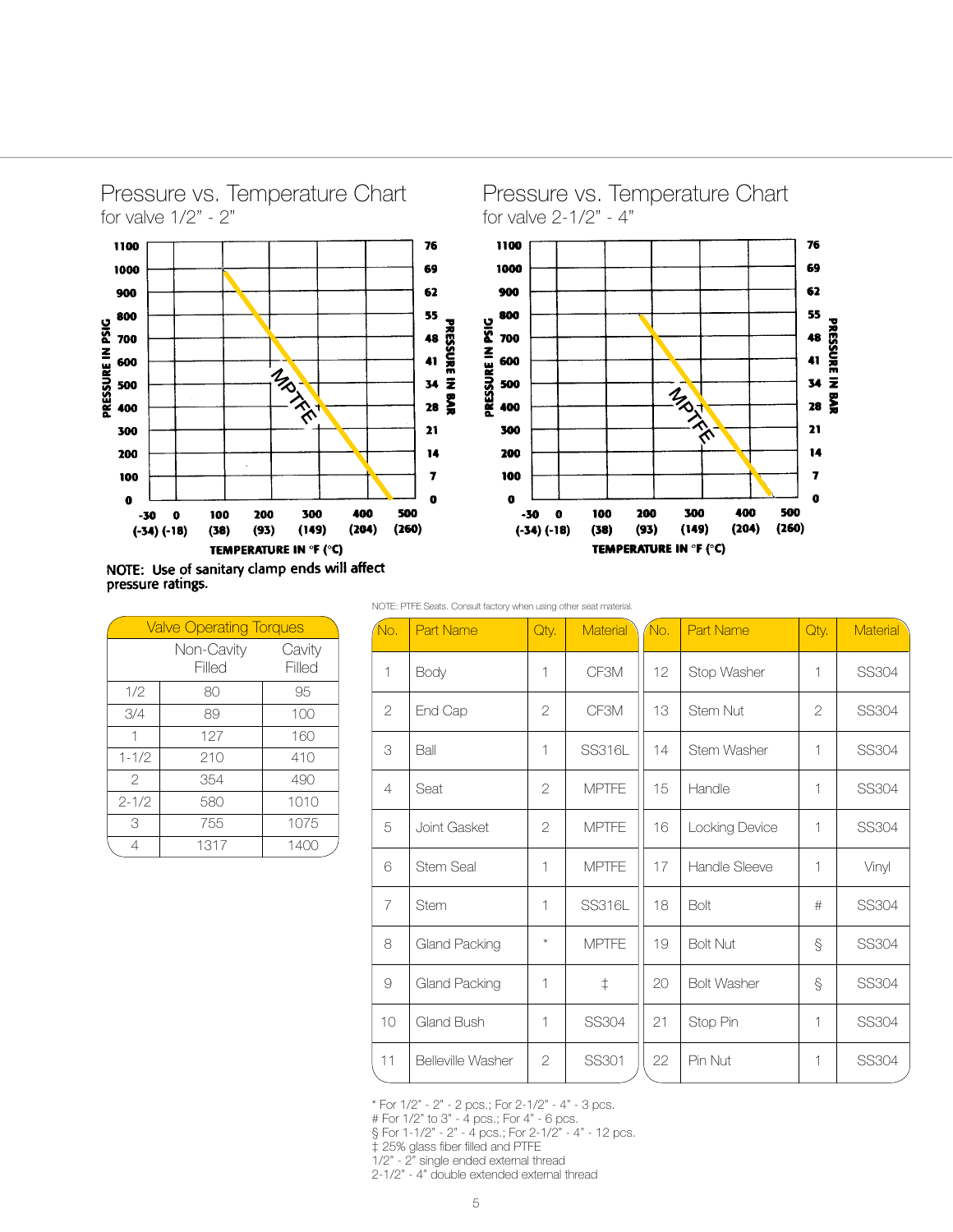# Double Acting or Spring Return Pneumatic Automated Ball Valve Package



| Valve Size     | A     | B     | $\bigcap$        | CXC  | <b>BW X BW</b> | <b>CXBW</b> |
|----------------|-------|-------|------------------|------|----------------|-------------|
| 1/2            | 5.59  | 5.12  | 20 <sub>mm</sub> | 3.51 | 5.50           | 4.51        |
| 3/4            | 5.59  | 5.35  | 20mm             | 4.00 | 5.75           | 4.88        |
| 1              | 6.62  | 6.19  | 20mm             | 4.51 | 6.25           | 5.38        |
| $1 - 1/2$      | 8.74  | 7.66  | 20mm             | 5.52 | 7.50           | 6.51        |
| $\mathcal{P}$  | 8.74  | 7.96  | 20mm             | 6.26 | 8.50           | 7.38        |
| $2 - 1/2$      | 12.20 | 10.62 | 20mm             | 6.85 | 9.75           | 8.30        |
| 3              | 12.20 | 10.97 | 20mm             | 7.61 | 10.50          | 9.06        |
| $\overline{4}$ | 14.57 | 12.31 | 20 <sub>mm</sub> | 8.90 | 12.50          | 10.70       |

#### Cavity Filled

| Valve Size | A     | В     | C                | CXC  | <b>BW X BW</b> | <b>CXBW</b> |
|------------|-------|-------|------------------|------|----------------|-------------|
| 1/2        | 5.59  | 5.12  | 20 <sub>mm</sub> | 3.51 | 5.50           | 4.51        |
| 3/4        | 5.59  | 5.35  | 20mm             | 4.00 | 5.75           | 4.88        |
| 1          | 6.62  | 6.19  | 20mm             | 4.51 | 6.25           | 5.38        |
| $1 - 1/2$  | 8.74  | 7.66  | 20mm             | 5.52 | 7.50           | 6.51        |
| 2          | 12.20 | 9.69  | 20mm             | 6.26 | 8.50           | 7.38        |
| $2 - 1/2$  | 12.20 | 10.62 | 20mm             | 6.85 | 9.75           | 8.30        |
| 3          | 14.57 | 11.72 | 20mm             | 7.61 | 10.50          | 9.06        |
| 4          | 19.57 | 13.13 | 30mm             | 8.90 | 12.50          | 10.70       |

#### Other Available Options

- Electric actuators Stainless actuators Solenoid valves Steam ports Switch packs CIP ports **Mechanical** Proximity AS-I Positioners (4-20 ma or 3-15 psi) Westlock & Stonel products Stem extensions "V" port control ball
- Alternate seat materials available upon request